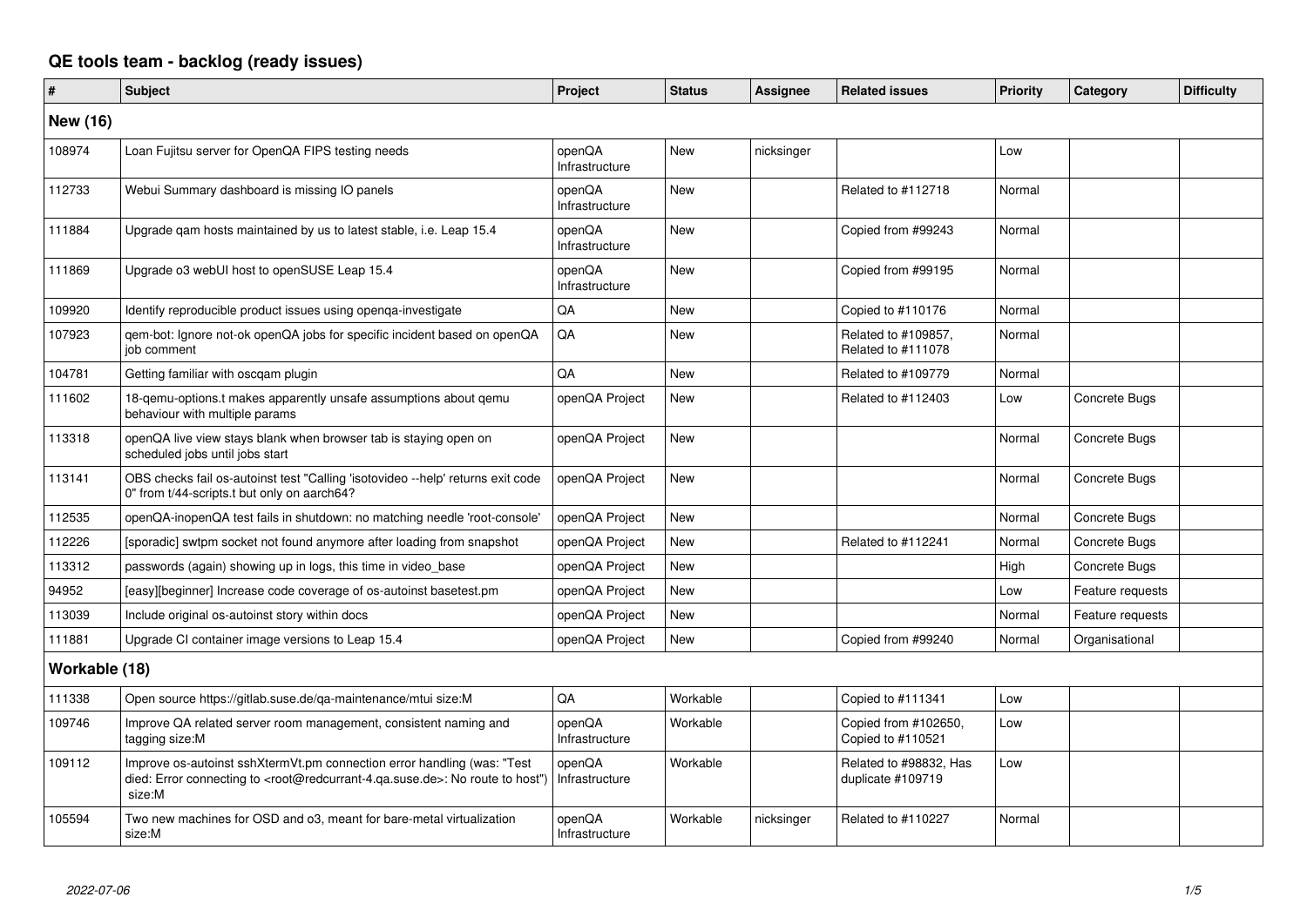| $\vert$ #       | <b>Subject</b>                                                                                                                                                                        | Project                  | <b>Status</b> | <b>Assignee</b> | <b>Related issues</b>                                                                                                                                                              | <b>Priority</b> | Category         | <b>Difficulty</b> |
|-----------------|---------------------------------------------------------------------------------------------------------------------------------------------------------------------------------------|--------------------------|---------------|-----------------|------------------------------------------------------------------------------------------------------------------------------------------------------------------------------------|-----------------|------------------|-------------------|
| 112673          | Cannot send emails from o3 size:M                                                                                                                                                     | openQA<br>Infrastructure | Workable      |                 | Copied from #110920                                                                                                                                                                | High            |                  |                   |
| 111473          | Get replacements for imagetester and openqaworker1 size:M                                                                                                                             | openQA<br>Infrastructure | Workable      |                 | Copied to #111986                                                                                                                                                                  | High            |                  |                   |
| 110545          | Investigate and fix higher instability of openqaworker-arm-4/5 vs. arm-1/2/3 -<br>further things to try size:M                                                                        | openQA<br>Infrastructure | Workable      |                 | Copied to #111578                                                                                                                                                                  | High            |                  |                   |
| 107941          | [sporadic] openQA Fullstack test t/full-stack.t can still fail with "udevadm" log<br>message size:M                                                                                   | openQA Project           | Workable      |                 |                                                                                                                                                                                    | Low             | Concrete Bugs    |                   |
| 113138          | sporadic failure in openQA test "t/ui/23-audit-log.t" size:M                                                                                                                          | openQA Project           | Workable      |                 |                                                                                                                                                                                    | High            | Concrete Bugs    |                   |
| 111770          | Limit finished tests on /tests, but query configurable and show complete<br>number of jobs size:S                                                                                     | openQA Project           | Workable      |                 |                                                                                                                                                                                    | Low             | Feature requests |                   |
| 111254          | Cover code of os-autoinst path backend/ fully (statement coverage) size:M                                                                                                             | openQA Project           | Workable      |                 | Blocked by #109620,<br>Copied from #111251                                                                                                                                         | Low             | Feature requests |                   |
| 106056          | [virtualization][tools] Improve retry behaviour and connection error handling<br>in backend::ipmi (was: "Fail to connect opengaipmi5-sp.qa.suse.de on our<br>osd environment") size:M | openQA Project           | Workable      |                 | Related to #102650                                                                                                                                                                 | Low             | Feature requests |                   |
| 100967          | Use more perl signatures - openQA size:M                                                                                                                                              | openQA Project           | Workable      | okurz           | Copied from #99663,<br>Copied to #105127                                                                                                                                           | Low             | Feature requests |                   |
| 99663           | Use more perl signatures - os-autoinst size:M                                                                                                                                         | openQA Project           | Workable      | okurz           | Related to #102146,<br>Related to #104986,<br>Related to #104520,<br>Related to #106654,<br>Related to #108323,<br>Related to #110983,<br>Related to #112319,<br>Copied to #100967 | Low             | Feature requests |                   |
| 81899           | [easy][beginner] Move code from isotovideo to a module size:M                                                                                                                         | openQA Project           | Workable      | okurz           | Related to #108530                                                                                                                                                                 | Low             | Feature requests |                   |
| 113189          | Research where we need limits size:S                                                                                                                                                  | openQA Project           | Workable      |                 |                                                                                                                                                                                    | Normal          | Feature requests |                   |
| 111066          | Document suggested workflows for multiple teams reviewing openQA test<br>results size:M                                                                                               | openQA Project           | Workable      |                 |                                                                                                                                                                                    | Normal          | Feature requests |                   |
| 113201          | Integrate spike solution for accessing VMWare's VNC-over-websockets into<br>os-autoinst's VNC console size:M                                                                          | openQA Project           | Workable      |                 |                                                                                                                                                                                    | High            | Feature requests |                   |
| In Progress (2) |                                                                                                                                                                                       |                          |               |                 |                                                                                                                                                                                    |                 |                  |                   |
| 111341          | Open source https://gitlab.suse.de/qa-maintenance/qam-oscplugin/ size:M                                                                                                               | $\mathsf{QA}$            | In Progress   | osukup          | Copied from #111338                                                                                                                                                                | Normal          |                  |                   |
| 111992          | Deal with QEMU and OVMF default resolution being 1280x800, affecting (at<br>least) gxl size:M                                                                                         | openQA Project           | In Progress   | tinita          | Related to #111866,<br>Related to #111863                                                                                                                                          | High            | Feature requests |                   |
| Blocked (33)    |                                                                                                                                                                                       |                          |               |                 |                                                                                                                                                                                    |                 |                  |                   |
| 112367          | [tools] python-paramiko on Leap/SLE throws exception with ed25519 key<br>size:M                                                                                                       | $\mathsf{QA}$            | Blocked       | jbaier_cz       |                                                                                                                                                                                    | Normal          |                  |                   |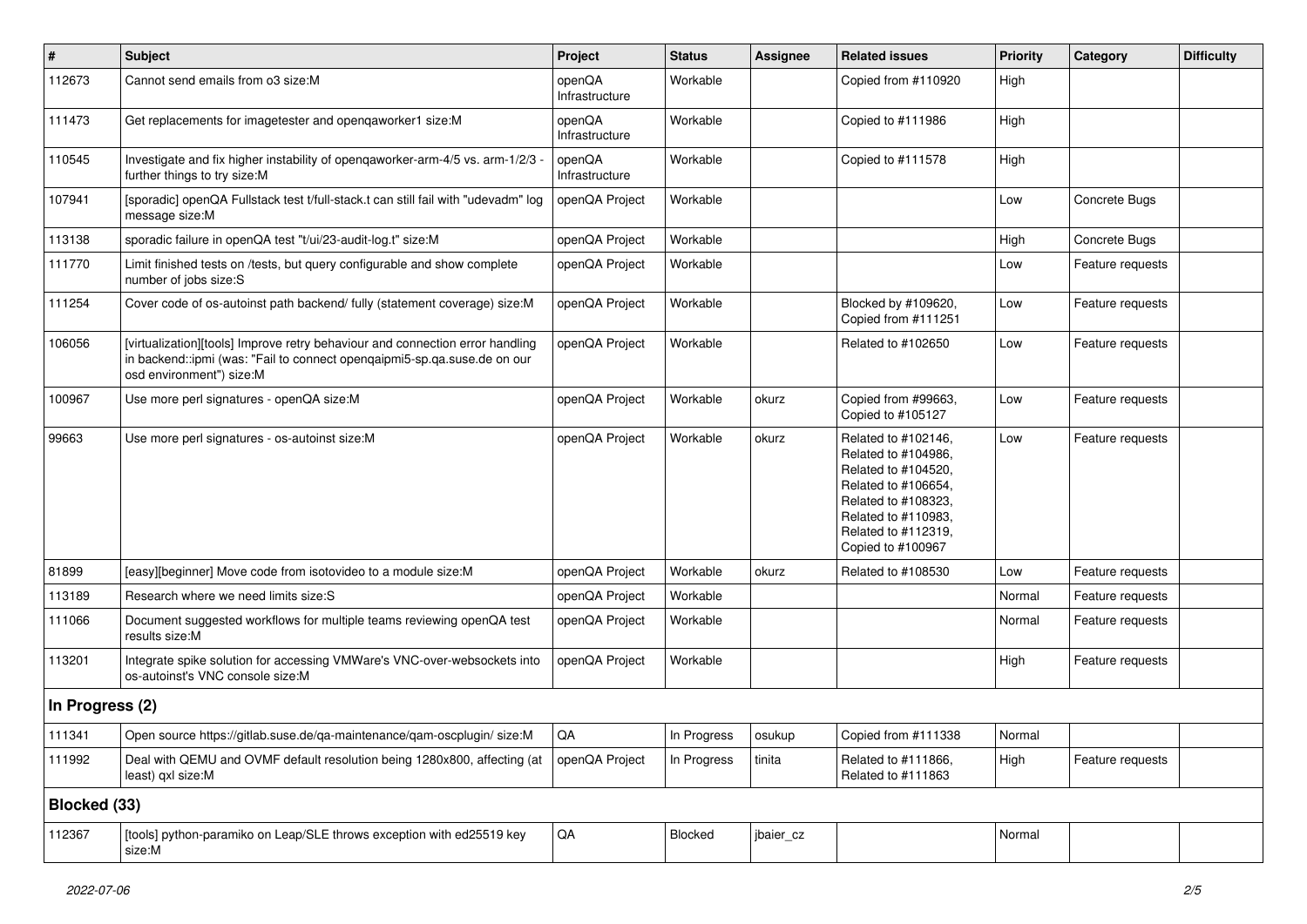| #      | <b>Subject</b>                                                                                                                                    | Project                  | <b>Status</b>  | <b>Assignee</b> | <b>Related issues</b>                     | <b>Priority</b> | Category         | <b>Difficulty</b> |
|--------|---------------------------------------------------------------------------------------------------------------------------------------------------|--------------------------|----------------|-----------------|-------------------------------------------|-----------------|------------------|-------------------|
| 111986 | Ensure uno openganet opensuse org is properly used                                                                                                | openQA<br>Infrastructure | <b>Blocked</b> | okurz           | Copied from #111473                       | Normal          |                  |                   |
| 111872 | Upgrade osd webUI host to openSUSE Leap 15.4                                                                                                      | openQA<br>Infrastructure | Blocked        | okurz           | Copied from #99198                        | Normal          |                  |                   |
| 111866 | Upgrade osd workers and openga-monitor to openSUSE Leap 15.4                                                                                      | openQA<br>Infrastructure | <b>Blocked</b> | okurz           | Related to #111992,<br>Copied from #99192 | Normal          |                  |                   |
| 111863 | Upgrade o3 workers to openSUSE Leap 15.4                                                                                                          | openQA<br>Infrastructure | Blocked        | okurz           | Related to #111992,<br>Copied from #99189 | Normal          |                  |                   |
| 111347 | [saga][epic] Properly maintained Maintenance QA tooling                                                                                           | QA                       | <b>Blocked</b> | okurz           | Copied from #99303                        | Normal          |                  |                   |
| 110884 | [epic] Properly maintained open source mtui+oscqam                                                                                                | QA                       | Blocked        | okurz           |                                           | Normal          |                  |                   |
| 96539  | Conclude migration of qam.suse.de                                                                                                                 | QA                       | Blocked        | okurz           |                                           | Normal          |                  |                   |
| 94105  | [epic] Use feedback from openga-investigate to automatically inform on<br>github pull requests, open tickets, weed out automatically failed tests | QA                       | Blocked        | okurz           | Related to #91773,<br>Related to #107014  | Normal          |                  |                   |
| 91646  | [saga][epic] SUSE Maintenance QA workflows with fully automated testing,<br>approval and release                                                  | QA                       | <b>Blocked</b> | okurz           | Copied to #99303                          | Normal          |                  |                   |
| 110920 | Emails from o3 are rejected by mx2.suse.de for certain sender/recipients<br>size:S                                                                | openQA<br>Infrastructure | Blocked        | okurz           | Copied from #110629,<br>Copied to #112673 | High            |                  |                   |
| 103736 | Make aarch64 machine chan-1 up and running after it is broken size:M                                                                              | openQA<br>Infrastructure | <b>Blocked</b> | nicksinger      |                                           | High            |                  |                   |
| 97862  | More openQA worker hardware for OSD size:M                                                                                                        | openQA<br>Infrastructure | <b>Blocked</b> | okurz           | Copied from #97043,<br>Copied to #104970  | High            |                  |                   |
| 98952  | [epic] t/full-stack.t sporadically fails "clickElement: element not interactable"<br>and other errors                                             | openQA Project           | Blocked        | mkittler        | Related to #101734                        | Low             | Concrete Bugs    |                   |
| 101048 | [epic] Investigate and fix higher instability of opengaworker-arm-4/5 vs.<br>$arm-1/2/3$                                                          | openQA Project           | Blocked        | mkittler        | Related to #101030                        | High            | Concrete Bugs    |                   |
| 109740 | [epic] Stable os-autoinst unit tests with good coverage                                                                                           | openQA Project           | Blocked        | okurz           | Related to #109620                        | Low             | Feature requests |                   |
| 99660  | [epic] Use more perl signatures in our perl projects                                                                                              | openQA Project           | Blocked        | okurz           |                                           | Low             | Feature requests |                   |
| 109846 | [epic] Ensure all our database tables accomodate enough data, e.g. bigint for<br>ids                                                              | openQA Project           | <b>Blocked</b> | okurz           | Copied from #109836                       | Normal          | Feature requests |                   |
| 109656 | [epic] Stable non-gemu backends                                                                                                                   | openQA Project           | Blocked        | okurz           | Related to #99345                         | Normal          | Feature requests |                   |
| 108530 | os-autoinst plugins: x11_start_program from os-autoinst-distri-openQA<br>dynamically loaded from another git repo size:M                          | openQA Project           | <b>Blocked</b> | cdywan          | Related to #81899                         | Normal          | Feature requests |                   |
| 108527 | [epic] os-autoinst plugins (or wheels or leaves or scrolls) for scalable code<br>reuse of helper functions and segmented test distributions       | openQA Project           | Blocked        | okurz           | Copied from #106922                       | Normal          | Feature requests |                   |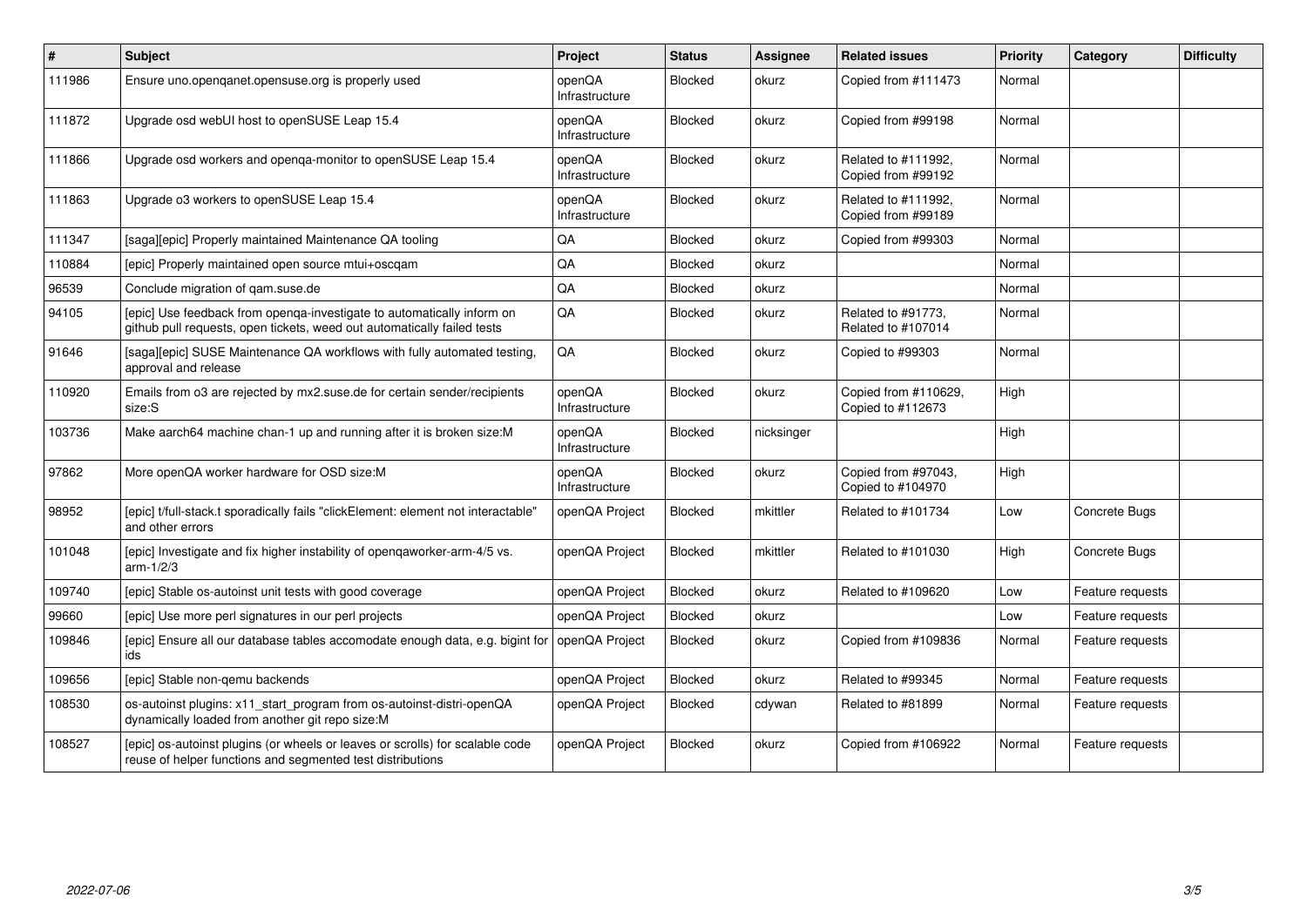| $\vert$ #     | <b>Subject</b>                                                                                                                                                                                                            | Project                  | <b>Status</b>  | <b>Assignee</b> | <b>Related issues</b>                                                                                                                                    | <b>Priority</b> | Category                  | <b>Difficulty</b> |
|---------------|---------------------------------------------------------------------------------------------------------------------------------------------------------------------------------------------------------------------------|--------------------------|----------------|-----------------|----------------------------------------------------------------------------------------------------------------------------------------------------------|-----------------|---------------------------|-------------------|
| 106922        | [epic][sporadic] openqa_from_git fails in dashboard due to<br>ensure_unlocked_desktop not expecting password entry screen in case of<br>locked desktop auto_review:"match=desktop-runner,screenlock timed<br>out.*":retry | openQA Project           | <b>Blocked</b> | okurz           | Related to #103122,<br>Related to #92092,<br>Related to #44441,<br>Related to #46589,<br>Related to #64078, Copied<br>from #106919, Copied to<br>#108527 | Normal          | Feature requests          |                   |
| 103971        | [epic] Easy *re*-triggering and cloning of multi-machine tests                                                                                                                                                            | openQA Project           | Blocked        | mkittler        | Related to #66071                                                                                                                                        | Normal          | Feature requests          |                   |
| 103962        | [saga][epic] Easy multi-machine handling: MM-tests as first-class citizens                                                                                                                                                | openQA Project           | Blocked        | mkittler        | Copied to #112862                                                                                                                                        | Normal          | Feature requests          |                   |
| 98472         | [epic] Scale out: Disaster recovery deployments of existing openQA<br>infrastructures                                                                                                                                     | openQA Project           | Blocked        | okurz           |                                                                                                                                                          | Normal          | Feature requests          |                   |
| 97190         | Limit size of initial requests everywhere, e.g. /, /tests, etc., over webUI and<br>API                                                                                                                                    | openQA Project           | Blocked        | okurz           | Related to #41054,<br>Related to #110680.<br>Related to #110677                                                                                          | Normal          | Feature requests          |                   |
| 92854         | [epic] limit overload of openQA webUI by heavy requests                                                                                                                                                                   | openQA Project           | Blocked        | okurz           | Copied from #92770                                                                                                                                       | Normal          | Feature requests          |                   |
| 91914         | [epic] Make reviewing openQA results per squad easier                                                                                                                                                                     | openQA Project           | Blocked        | okurz           | Related to #52655,<br>Related to #93710, Copied<br>from #91467, Copied to<br>#99306                                                                      | Normal          | Feature requests          |                   |
| 109668        | [saga][epic] Stable and updated non-qemu backends for SLE validation                                                                                                                                                      | openQA Project           | Blocked        | okurz           | Related to #37339                                                                                                                                        | High            | Feature requests          |                   |
| 100688        | [epic][virtualization][3rd party hypervisor] Add svirt backend compatibility for<br>vmware 7.0                                                                                                                            | openQA Project           | <b>Blocked</b> | okurz           |                                                                                                                                                          | High            | Feature requests          |                   |
| 80142         | [saga][epic] Scale out: Redundant/load-balancing deployments of openQA,<br>easy containers, containers on kubernetes                                                                                                      | openQA Project           | Blocked        | okurz           | Related to #80466,<br>Related to #92893,<br>Related to #110497                                                                                           | High            | Feature requests          |                   |
| 99579         | [epic][retro] Follow-up to "Published QCOW images appear to be<br>uncompressed"                                                                                                                                           | openQA Project           | Blocked        | okurz           | Related to #96557, Copied<br>from #99246                                                                                                                 | Low             | Organisational            |                   |
| 111860        | [epic] Upgrade all our infrastructure, e.g. o3+osd workers+webui and<br>production workloads, to openSUSE Leap 15.4                                                                                                       | openQA Project           | Blocked        | okurz           | Copied from #99183                                                                                                                                       | Normal          | Organisational            |                   |
| Feedback (10) |                                                                                                                                                                                                                           |                          |                |                 |                                                                                                                                                          |                 |                           |                   |
| 111171        | Handle installation of new FC switch                                                                                                                                                                                      | openQA<br>Infrastructure | Feedback       | okurz           |                                                                                                                                                          | Low             |                           |                   |
| 113087        | [qa-tools][qem-bot] malformed data in smelt incident causes smelt sync fail                                                                                                                                               | $\mathsf{QA}$            | Feedback       | okurz           |                                                                                                                                                          | High            |                           |                   |
| 112898        | Minion workers alert triggering on and off size:M                                                                                                                                                                         | QA                       | Feedback       | okurz           | Related to #96380                                                                                                                                        | High            |                           |                   |
| 109737        | [opensuse][sporadic] test fails in chromium due to lost characters when<br>typing in the address bar size:M                                                                                                               | openQA Tests             | Feedback       | cdywan          | Related to #107632                                                                                                                                       | High            | Bugs in existing<br>tests |                   |
| 113282        | Many incompletes due to VNC error "backend died: unexpected end of data<br>at /usr/lib/os-autoinst/consoles/VNC.pm line 183.", especially on o3/aarch64                                                                   | openQA Project           | Feedback       | mkittler        | Related to #111004                                                                                                                                       | Normal          | Concrete Bugs             |                   |